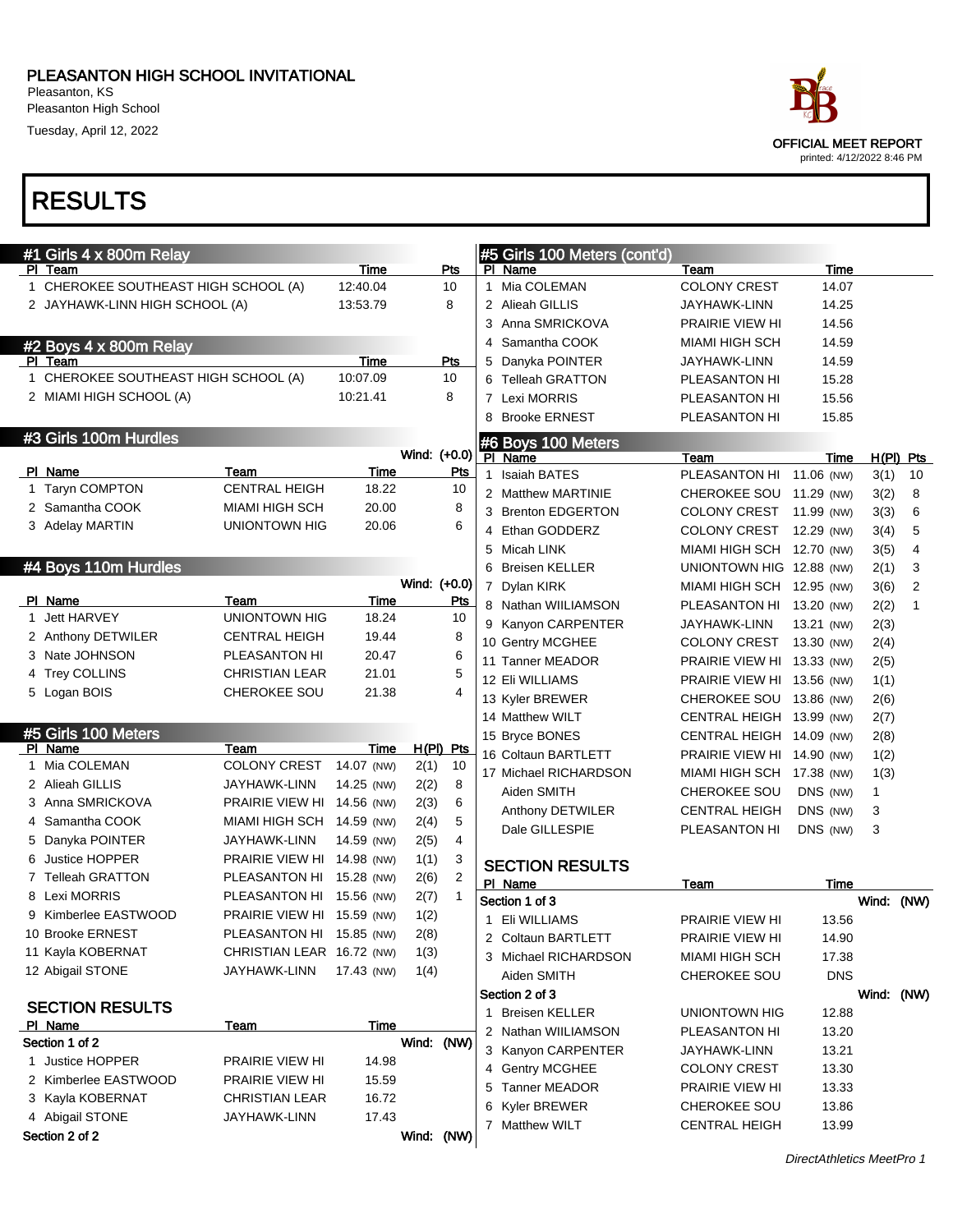#### PLEASANTON HIGH SCHOOL INVITATIONAL

Pleasanton, KS Pleasanton High School

Tuesday, April 12, 2022

## RESULTS

| #6 Boys 100 Meters (cont'd)<br>#10 Boys 4 x 100m Relay (cont'd)<br>Team<br>Time<br>Time<br>Pts<br>PI Name<br>PI Team<br>8 Bryce BONES<br><b>CENTRAL HEIGH</b><br>14.09<br>CHEROKEE SOUTHEAST HIGH SCHOOL (A)<br><b>DNS</b><br>Wind: (NW)<br>Section 3 of 3<br>1 Isaiah BATES<br>PLEASANTON HI<br>11.06<br>#11 Hog Relay (4 x 100m)<br><b>Time</b><br>2 Matthew MARTINIE<br><b>CHEROKEE SOU</b><br>11.29<br>PI Team<br><u>Pts</u><br>1 PLEASANTON HIGH SCHOOL (A)<br>1:04.39<br>10<br>3 Brenton EDGERTON<br><b>COLONY CREST</b><br>11.99<br>4 Ethan GODDERZ<br><b>COLONY CREST</b><br>12.29<br>5 Micah LINK<br><b>MIAMI HIGH SCH</b><br>12.70<br>#12 Hog Relay (4 x 100m)<br>Time<br>PI Team<br>Pts<br>6 Dylan KIRK<br><b>MIAMI HIGH SCH</b><br>12.95<br>1 CHEROKEE SOUTHEAST HIGH SCHOOL (A)<br>59.14<br>10<br><b>DNS</b><br>Anthony DETWILER<br><b>CENTRAL HEIGH</b><br>Dale GILLESPIE<br><b>DNS</b><br>PLEASANTON HI<br>#13 Girls 400 Meters<br>#7 Girls 1600 Meters<br>H(PI) Pts<br>PI Name<br>Team<br>Time<br>Pts<br>Team<br>Time<br>PI Name<br>1 Kya PRESTWOOD<br><b>CHRISTIAN LEAR</b><br>1:06.31<br>2(1)<br>CHEROKEE SOU<br>1 Eliz WHITE<br>6:31.74<br>10<br>2 Samantha COOK<br><b>MIAMI HIGH SCH</b><br>2(2)<br>8<br>1:09.54<br>8<br>2 Jozie STAGG<br>UNIONTOWN HIG<br>6:32.22<br>3 Lily MEYER<br><b>CENTRAL HEIGH</b><br>2(3)<br>6<br>1:10.16<br>6<br>3 Audrey JACOBS<br>CHEROKEE SOU<br>6:40.34<br>5<br>4 Alieah GILLIS<br>1(1)<br>JAYHAWK-LINN<br>1:11.84<br>5<br>4 Gia SCHNEIDER<br>6:49.10<br>JAYHAWK-LINN<br>4<br>5 Cynthia CAZARES<br>2(4)<br>JAYHAWK-LINN<br>1:13.32<br>$\overline{\mathbf{4}}$<br>5 Hailey BLANN<br><b>MIAMI HIGH SCH</b><br>7:38.08<br>Telleah GRATTON<br>1(2)<br>3<br>PLEASANTON HI<br>1:15.10<br>3<br>7:41.89<br>6 Adison RANDALL<br>JAYHAWK-LINN<br>7 Danielle SLINKARD<br>2<br>1:20.57<br>1(3)<br>JAYHAWK-LINN<br>1(4)<br>8 Hailey BLANN<br>1:24.14<br>$\mathbf{1}$<br><b>MIAMI HIGH SCH</b><br>#8 Boys 1600 Meters<br><b>DNS</b><br>Eliz WHITE<br>CHEROKEE SOU<br>2<br>Team<br>Time<br><u>Pts</u><br>PI Name<br>1 Drake GUYMON<br>CHEROKEE SOU<br>5:17.77<br>10<br><b>SECTION RESULTS</b><br>8<br>2 Dakota WALLACE<br>JAYHAWK-LINN<br>5:26.68<br>PI Name<br><b>Time</b><br>Team<br>6<br>3 Dillon CHAMPLIN<br>5:27.47<br>JAYHAWK-LINN<br>Section 1 of 2<br>5<br>4 Sam LOVE<br><b>CHRISTIAN LEAR</b><br>5:52.93<br>1 Alieah GILLIS<br>JAYHAWK-LINN<br>1:11.84<br>$\overline{4}$<br>5 Kaleb NELSON<br><b>MIAMI HIGH SCH</b><br>6.46.01<br>2 Telleah GRATTON<br>PLEASANTON HI<br>1:15.10<br><b>Gunner ELLINGTON</b><br><b>COLONY CREST</b><br><b>DNS</b><br>3 Danielle SLINKARD<br>JAYHAWK-LINN<br>1:20.57<br><b>Breakin JONES</b><br><b>COLONY CREST</b><br><b>DNS</b><br>4 Hailey BLANN<br><b>MIAMI HIGH SCH</b><br>1:24.14<br><b>Tanner WILES</b><br>CHEROKEE SOU<br><b>DNS</b><br>Section 2 of 2<br>1 Kya PRESTWOOD<br><b>CHRISTIAN LEAR</b><br>1:06.31<br>#9 Girls 4 x 100m Relay<br>2 Samantha COOK<br><b>MIAMI HIGH SCH</b><br>1:09.54<br>Time<br><b>Pts</b><br>PI Team<br>3 Lily MEYER<br><b>CENTRAL HEIGH</b><br>1:10.16<br>1 JAYHAWK-LINN HIGH SCHOOL (A)<br>57.08<br>10<br>4 Cynthia CAZARES<br>JAYHAWK-LINN<br>1:13.32<br>2 PLEASANTON HIGH SCHOOL (A)<br>57.77<br>8<br>Eliz WHITE<br><b>CHEROKEE SOU</b><br><b>DNS</b><br>6<br>3 PRAIRIE VIEW HIGH SCHOOL (A)<br>1:02.16<br>5<br>#14 Boys 400 Meters<br>4 CHEROKEE SOUTHEAST HIGH SCHOOL (A)<br>1:02.19<br>H(PI) Pts<br>PI Name<br><u>Team</u><br><u>Time</u><br>PLEASANTON HIGH SCHOOL (A)<br><b>DNS</b><br><b>Garrett SEELY</b><br>JAYHAWK-LINN<br>$\mathbf{1}$<br>56.67<br>$2(1)$ 10<br>CHRISTIAN LEARNING CENTER (A)<br>DNS<br>2 Cody HAMMOND<br><b>CENTRAL HEIGH</b><br>57.17<br>2(2)<br>- 8<br>3 Eli MCGINNIS<br>PLEASANTON HI<br>58.72<br>1(1)<br>6<br>#10 Boys 4 x 100m Relay<br>4 Breisen KELLER<br>UNIONTOWN HIG<br>59.36<br>5<br>1(2)<br>PI Team<br>Time<br>Pts<br>5 Cash WINDSOR<br><b>CHEROKEE SOU</b><br>59.52<br>2(3)<br>4<br>1 PLEASANTON HIGH SCHOOL (A)<br>46.14<br>10<br>6 Christian MCCORD<br><b>CENTRAL HEIGH</b><br>1:00.35<br>3<br>2(4)<br>2 CHEROKEE SOUTHEAST HIGH SCHOOL (A)<br>46.27<br>8<br>7 Dylan KIRK<br>MIAMI HIGH SCH<br>1:01.08<br>2(5)<br>2<br>6<br>3 JAYHAWK-LINN HIGH SCHOOL (A)<br>47.68<br>8 Micah LINK<br>MIAMI HIGH SCH<br>1:04.96<br>2(6)<br>$\overline{1}$<br>4 CENTRAL HEIGHTS HIGH SCHOOL (A)<br>5<br>56.32<br>9 Colton MCCREA<br><b>PRAIRIE VIEW HI</b><br>1:08.11<br>1(3)<br>5 PRAIRIE VIEW HIGH SCHOOL (A)<br>4<br>57.68<br>10 Cooper MOORE<br><b>CENTRAL HEIGH</b><br>1:10.16<br>1(4) | <b>RESULIS</b> |  |  |  |    |
|----------------------------------------------------------------------------------------------------------------------------------------------------------------------------------------------------------------------------------------------------------------------------------------------------------------------------------------------------------------------------------------------------------------------------------------------------------------------------------------------------------------------------------------------------------------------------------------------------------------------------------------------------------------------------------------------------------------------------------------------------------------------------------------------------------------------------------------------------------------------------------------------------------------------------------------------------------------------------------------------------------------------------------------------------------------------------------------------------------------------------------------------------------------------------------------------------------------------------------------------------------------------------------------------------------------------------------------------------------------------------------------------------------------------------------------------------------------------------------------------------------------------------------------------------------------------------------------------------------------------------------------------------------------------------------------------------------------------------------------------------------------------------------------------------------------------------------------------------------------------------------------------------------------------------------------------------------------------------------------------------------------------------------------------------------------------------------------------------------------------------------------------------------------------------------------------------------------------------------------------------------------------------------------------------------------------------------------------------------------------------------------------------------------------------------------------------------------------------------------------------------------------------------------------------------------------------------------------------------------------------------------------------------------------------------------------------------------------------------------------------------------------------------------------------------------------------------------------------------------------------------------------------------------------------------------------------------------------------------------------------------------------------------------------------------------------------------------------------------------------------------------------------------------------------------------------------------------------------------------------------------------------------------------------------------------------------------------------------------------------------------------------------------------------------------------------------------------------------------------------------------------------------------------------------------------------------------------------------------------------------------------------------------------------------------------------------------------------------------------------------------------------------------------------------------------------------------------------------------------------------------------------------------------------------------------------------------------------------------------------------------------------------------------------------------------------------------------------------------------------------------------------------------------------------------------------------------------------------------------------------------------------------------------------------------------------------------------------------------------------------------------------------------------------------------------------------------------------------------------------------------------------------------------|----------------|--|--|--|----|
|                                                                                                                                                                                                                                                                                                                                                                                                                                                                                                                                                                                                                                                                                                                                                                                                                                                                                                                                                                                                                                                                                                                                                                                                                                                                                                                                                                                                                                                                                                                                                                                                                                                                                                                                                                                                                                                                                                                                                                                                                                                                                                                                                                                                                                                                                                                                                                                                                                                                                                                                                                                                                                                                                                                                                                                                                                                                                                                                                                                                                                                                                                                                                                                                                                                                                                                                                                                                                                                                                                                                                                                                                                                                                                                                                                                                                                                                                                                                                                                                                                                                                                                                                                                                                                                                                                                                                                                                                                                                                                                                        |                |  |  |  |    |
|                                                                                                                                                                                                                                                                                                                                                                                                                                                                                                                                                                                                                                                                                                                                                                                                                                                                                                                                                                                                                                                                                                                                                                                                                                                                                                                                                                                                                                                                                                                                                                                                                                                                                                                                                                                                                                                                                                                                                                                                                                                                                                                                                                                                                                                                                                                                                                                                                                                                                                                                                                                                                                                                                                                                                                                                                                                                                                                                                                                                                                                                                                                                                                                                                                                                                                                                                                                                                                                                                                                                                                                                                                                                                                                                                                                                                                                                                                                                                                                                                                                                                                                                                                                                                                                                                                                                                                                                                                                                                                                                        |                |  |  |  |    |
|                                                                                                                                                                                                                                                                                                                                                                                                                                                                                                                                                                                                                                                                                                                                                                                                                                                                                                                                                                                                                                                                                                                                                                                                                                                                                                                                                                                                                                                                                                                                                                                                                                                                                                                                                                                                                                                                                                                                                                                                                                                                                                                                                                                                                                                                                                                                                                                                                                                                                                                                                                                                                                                                                                                                                                                                                                                                                                                                                                                                                                                                                                                                                                                                                                                                                                                                                                                                                                                                                                                                                                                                                                                                                                                                                                                                                                                                                                                                                                                                                                                                                                                                                                                                                                                                                                                                                                                                                                                                                                                                        |                |  |  |  |    |
|                                                                                                                                                                                                                                                                                                                                                                                                                                                                                                                                                                                                                                                                                                                                                                                                                                                                                                                                                                                                                                                                                                                                                                                                                                                                                                                                                                                                                                                                                                                                                                                                                                                                                                                                                                                                                                                                                                                                                                                                                                                                                                                                                                                                                                                                                                                                                                                                                                                                                                                                                                                                                                                                                                                                                                                                                                                                                                                                                                                                                                                                                                                                                                                                                                                                                                                                                                                                                                                                                                                                                                                                                                                                                                                                                                                                                                                                                                                                                                                                                                                                                                                                                                                                                                                                                                                                                                                                                                                                                                                                        |                |  |  |  |    |
|                                                                                                                                                                                                                                                                                                                                                                                                                                                                                                                                                                                                                                                                                                                                                                                                                                                                                                                                                                                                                                                                                                                                                                                                                                                                                                                                                                                                                                                                                                                                                                                                                                                                                                                                                                                                                                                                                                                                                                                                                                                                                                                                                                                                                                                                                                                                                                                                                                                                                                                                                                                                                                                                                                                                                                                                                                                                                                                                                                                                                                                                                                                                                                                                                                                                                                                                                                                                                                                                                                                                                                                                                                                                                                                                                                                                                                                                                                                                                                                                                                                                                                                                                                                                                                                                                                                                                                                                                                                                                                                                        |                |  |  |  |    |
|                                                                                                                                                                                                                                                                                                                                                                                                                                                                                                                                                                                                                                                                                                                                                                                                                                                                                                                                                                                                                                                                                                                                                                                                                                                                                                                                                                                                                                                                                                                                                                                                                                                                                                                                                                                                                                                                                                                                                                                                                                                                                                                                                                                                                                                                                                                                                                                                                                                                                                                                                                                                                                                                                                                                                                                                                                                                                                                                                                                                                                                                                                                                                                                                                                                                                                                                                                                                                                                                                                                                                                                                                                                                                                                                                                                                                                                                                                                                                                                                                                                                                                                                                                                                                                                                                                                                                                                                                                                                                                                                        |                |  |  |  |    |
|                                                                                                                                                                                                                                                                                                                                                                                                                                                                                                                                                                                                                                                                                                                                                                                                                                                                                                                                                                                                                                                                                                                                                                                                                                                                                                                                                                                                                                                                                                                                                                                                                                                                                                                                                                                                                                                                                                                                                                                                                                                                                                                                                                                                                                                                                                                                                                                                                                                                                                                                                                                                                                                                                                                                                                                                                                                                                                                                                                                                                                                                                                                                                                                                                                                                                                                                                                                                                                                                                                                                                                                                                                                                                                                                                                                                                                                                                                                                                                                                                                                                                                                                                                                                                                                                                                                                                                                                                                                                                                                                        |                |  |  |  |    |
|                                                                                                                                                                                                                                                                                                                                                                                                                                                                                                                                                                                                                                                                                                                                                                                                                                                                                                                                                                                                                                                                                                                                                                                                                                                                                                                                                                                                                                                                                                                                                                                                                                                                                                                                                                                                                                                                                                                                                                                                                                                                                                                                                                                                                                                                                                                                                                                                                                                                                                                                                                                                                                                                                                                                                                                                                                                                                                                                                                                                                                                                                                                                                                                                                                                                                                                                                                                                                                                                                                                                                                                                                                                                                                                                                                                                                                                                                                                                                                                                                                                                                                                                                                                                                                                                                                                                                                                                                                                                                                                                        |                |  |  |  |    |
|                                                                                                                                                                                                                                                                                                                                                                                                                                                                                                                                                                                                                                                                                                                                                                                                                                                                                                                                                                                                                                                                                                                                                                                                                                                                                                                                                                                                                                                                                                                                                                                                                                                                                                                                                                                                                                                                                                                                                                                                                                                                                                                                                                                                                                                                                                                                                                                                                                                                                                                                                                                                                                                                                                                                                                                                                                                                                                                                                                                                                                                                                                                                                                                                                                                                                                                                                                                                                                                                                                                                                                                                                                                                                                                                                                                                                                                                                                                                                                                                                                                                                                                                                                                                                                                                                                                                                                                                                                                                                                                                        |                |  |  |  |    |
|                                                                                                                                                                                                                                                                                                                                                                                                                                                                                                                                                                                                                                                                                                                                                                                                                                                                                                                                                                                                                                                                                                                                                                                                                                                                                                                                                                                                                                                                                                                                                                                                                                                                                                                                                                                                                                                                                                                                                                                                                                                                                                                                                                                                                                                                                                                                                                                                                                                                                                                                                                                                                                                                                                                                                                                                                                                                                                                                                                                                                                                                                                                                                                                                                                                                                                                                                                                                                                                                                                                                                                                                                                                                                                                                                                                                                                                                                                                                                                                                                                                                                                                                                                                                                                                                                                                                                                                                                                                                                                                                        |                |  |  |  |    |
|                                                                                                                                                                                                                                                                                                                                                                                                                                                                                                                                                                                                                                                                                                                                                                                                                                                                                                                                                                                                                                                                                                                                                                                                                                                                                                                                                                                                                                                                                                                                                                                                                                                                                                                                                                                                                                                                                                                                                                                                                                                                                                                                                                                                                                                                                                                                                                                                                                                                                                                                                                                                                                                                                                                                                                                                                                                                                                                                                                                                                                                                                                                                                                                                                                                                                                                                                                                                                                                                                                                                                                                                                                                                                                                                                                                                                                                                                                                                                                                                                                                                                                                                                                                                                                                                                                                                                                                                                                                                                                                                        |                |  |  |  |    |
|                                                                                                                                                                                                                                                                                                                                                                                                                                                                                                                                                                                                                                                                                                                                                                                                                                                                                                                                                                                                                                                                                                                                                                                                                                                                                                                                                                                                                                                                                                                                                                                                                                                                                                                                                                                                                                                                                                                                                                                                                                                                                                                                                                                                                                                                                                                                                                                                                                                                                                                                                                                                                                                                                                                                                                                                                                                                                                                                                                                                                                                                                                                                                                                                                                                                                                                                                                                                                                                                                                                                                                                                                                                                                                                                                                                                                                                                                                                                                                                                                                                                                                                                                                                                                                                                                                                                                                                                                                                                                                                                        |                |  |  |  |    |
|                                                                                                                                                                                                                                                                                                                                                                                                                                                                                                                                                                                                                                                                                                                                                                                                                                                                                                                                                                                                                                                                                                                                                                                                                                                                                                                                                                                                                                                                                                                                                                                                                                                                                                                                                                                                                                                                                                                                                                                                                                                                                                                                                                                                                                                                                                                                                                                                                                                                                                                                                                                                                                                                                                                                                                                                                                                                                                                                                                                                                                                                                                                                                                                                                                                                                                                                                                                                                                                                                                                                                                                                                                                                                                                                                                                                                                                                                                                                                                                                                                                                                                                                                                                                                                                                                                                                                                                                                                                                                                                                        |                |  |  |  |    |
|                                                                                                                                                                                                                                                                                                                                                                                                                                                                                                                                                                                                                                                                                                                                                                                                                                                                                                                                                                                                                                                                                                                                                                                                                                                                                                                                                                                                                                                                                                                                                                                                                                                                                                                                                                                                                                                                                                                                                                                                                                                                                                                                                                                                                                                                                                                                                                                                                                                                                                                                                                                                                                                                                                                                                                                                                                                                                                                                                                                                                                                                                                                                                                                                                                                                                                                                                                                                                                                                                                                                                                                                                                                                                                                                                                                                                                                                                                                                                                                                                                                                                                                                                                                                                                                                                                                                                                                                                                                                                                                                        |                |  |  |  |    |
|                                                                                                                                                                                                                                                                                                                                                                                                                                                                                                                                                                                                                                                                                                                                                                                                                                                                                                                                                                                                                                                                                                                                                                                                                                                                                                                                                                                                                                                                                                                                                                                                                                                                                                                                                                                                                                                                                                                                                                                                                                                                                                                                                                                                                                                                                                                                                                                                                                                                                                                                                                                                                                                                                                                                                                                                                                                                                                                                                                                                                                                                                                                                                                                                                                                                                                                                                                                                                                                                                                                                                                                                                                                                                                                                                                                                                                                                                                                                                                                                                                                                                                                                                                                                                                                                                                                                                                                                                                                                                                                                        |                |  |  |  | 10 |
|                                                                                                                                                                                                                                                                                                                                                                                                                                                                                                                                                                                                                                                                                                                                                                                                                                                                                                                                                                                                                                                                                                                                                                                                                                                                                                                                                                                                                                                                                                                                                                                                                                                                                                                                                                                                                                                                                                                                                                                                                                                                                                                                                                                                                                                                                                                                                                                                                                                                                                                                                                                                                                                                                                                                                                                                                                                                                                                                                                                                                                                                                                                                                                                                                                                                                                                                                                                                                                                                                                                                                                                                                                                                                                                                                                                                                                                                                                                                                                                                                                                                                                                                                                                                                                                                                                                                                                                                                                                                                                                                        |                |  |  |  |    |
|                                                                                                                                                                                                                                                                                                                                                                                                                                                                                                                                                                                                                                                                                                                                                                                                                                                                                                                                                                                                                                                                                                                                                                                                                                                                                                                                                                                                                                                                                                                                                                                                                                                                                                                                                                                                                                                                                                                                                                                                                                                                                                                                                                                                                                                                                                                                                                                                                                                                                                                                                                                                                                                                                                                                                                                                                                                                                                                                                                                                                                                                                                                                                                                                                                                                                                                                                                                                                                                                                                                                                                                                                                                                                                                                                                                                                                                                                                                                                                                                                                                                                                                                                                                                                                                                                                                                                                                                                                                                                                                                        |                |  |  |  |    |
|                                                                                                                                                                                                                                                                                                                                                                                                                                                                                                                                                                                                                                                                                                                                                                                                                                                                                                                                                                                                                                                                                                                                                                                                                                                                                                                                                                                                                                                                                                                                                                                                                                                                                                                                                                                                                                                                                                                                                                                                                                                                                                                                                                                                                                                                                                                                                                                                                                                                                                                                                                                                                                                                                                                                                                                                                                                                                                                                                                                                                                                                                                                                                                                                                                                                                                                                                                                                                                                                                                                                                                                                                                                                                                                                                                                                                                                                                                                                                                                                                                                                                                                                                                                                                                                                                                                                                                                                                                                                                                                                        |                |  |  |  |    |
|                                                                                                                                                                                                                                                                                                                                                                                                                                                                                                                                                                                                                                                                                                                                                                                                                                                                                                                                                                                                                                                                                                                                                                                                                                                                                                                                                                                                                                                                                                                                                                                                                                                                                                                                                                                                                                                                                                                                                                                                                                                                                                                                                                                                                                                                                                                                                                                                                                                                                                                                                                                                                                                                                                                                                                                                                                                                                                                                                                                                                                                                                                                                                                                                                                                                                                                                                                                                                                                                                                                                                                                                                                                                                                                                                                                                                                                                                                                                                                                                                                                                                                                                                                                                                                                                                                                                                                                                                                                                                                                                        |                |  |  |  |    |
|                                                                                                                                                                                                                                                                                                                                                                                                                                                                                                                                                                                                                                                                                                                                                                                                                                                                                                                                                                                                                                                                                                                                                                                                                                                                                                                                                                                                                                                                                                                                                                                                                                                                                                                                                                                                                                                                                                                                                                                                                                                                                                                                                                                                                                                                                                                                                                                                                                                                                                                                                                                                                                                                                                                                                                                                                                                                                                                                                                                                                                                                                                                                                                                                                                                                                                                                                                                                                                                                                                                                                                                                                                                                                                                                                                                                                                                                                                                                                                                                                                                                                                                                                                                                                                                                                                                                                                                                                                                                                                                                        |                |  |  |  |    |
|                                                                                                                                                                                                                                                                                                                                                                                                                                                                                                                                                                                                                                                                                                                                                                                                                                                                                                                                                                                                                                                                                                                                                                                                                                                                                                                                                                                                                                                                                                                                                                                                                                                                                                                                                                                                                                                                                                                                                                                                                                                                                                                                                                                                                                                                                                                                                                                                                                                                                                                                                                                                                                                                                                                                                                                                                                                                                                                                                                                                                                                                                                                                                                                                                                                                                                                                                                                                                                                                                                                                                                                                                                                                                                                                                                                                                                                                                                                                                                                                                                                                                                                                                                                                                                                                                                                                                                                                                                                                                                                                        |                |  |  |  |    |
|                                                                                                                                                                                                                                                                                                                                                                                                                                                                                                                                                                                                                                                                                                                                                                                                                                                                                                                                                                                                                                                                                                                                                                                                                                                                                                                                                                                                                                                                                                                                                                                                                                                                                                                                                                                                                                                                                                                                                                                                                                                                                                                                                                                                                                                                                                                                                                                                                                                                                                                                                                                                                                                                                                                                                                                                                                                                                                                                                                                                                                                                                                                                                                                                                                                                                                                                                                                                                                                                                                                                                                                                                                                                                                                                                                                                                                                                                                                                                                                                                                                                                                                                                                                                                                                                                                                                                                                                                                                                                                                                        |                |  |  |  |    |
|                                                                                                                                                                                                                                                                                                                                                                                                                                                                                                                                                                                                                                                                                                                                                                                                                                                                                                                                                                                                                                                                                                                                                                                                                                                                                                                                                                                                                                                                                                                                                                                                                                                                                                                                                                                                                                                                                                                                                                                                                                                                                                                                                                                                                                                                                                                                                                                                                                                                                                                                                                                                                                                                                                                                                                                                                                                                                                                                                                                                                                                                                                                                                                                                                                                                                                                                                                                                                                                                                                                                                                                                                                                                                                                                                                                                                                                                                                                                                                                                                                                                                                                                                                                                                                                                                                                                                                                                                                                                                                                                        |                |  |  |  |    |
|                                                                                                                                                                                                                                                                                                                                                                                                                                                                                                                                                                                                                                                                                                                                                                                                                                                                                                                                                                                                                                                                                                                                                                                                                                                                                                                                                                                                                                                                                                                                                                                                                                                                                                                                                                                                                                                                                                                                                                                                                                                                                                                                                                                                                                                                                                                                                                                                                                                                                                                                                                                                                                                                                                                                                                                                                                                                                                                                                                                                                                                                                                                                                                                                                                                                                                                                                                                                                                                                                                                                                                                                                                                                                                                                                                                                                                                                                                                                                                                                                                                                                                                                                                                                                                                                                                                                                                                                                                                                                                                                        |                |  |  |  |    |
|                                                                                                                                                                                                                                                                                                                                                                                                                                                                                                                                                                                                                                                                                                                                                                                                                                                                                                                                                                                                                                                                                                                                                                                                                                                                                                                                                                                                                                                                                                                                                                                                                                                                                                                                                                                                                                                                                                                                                                                                                                                                                                                                                                                                                                                                                                                                                                                                                                                                                                                                                                                                                                                                                                                                                                                                                                                                                                                                                                                                                                                                                                                                                                                                                                                                                                                                                                                                                                                                                                                                                                                                                                                                                                                                                                                                                                                                                                                                                                                                                                                                                                                                                                                                                                                                                                                                                                                                                                                                                                                                        |                |  |  |  |    |
|                                                                                                                                                                                                                                                                                                                                                                                                                                                                                                                                                                                                                                                                                                                                                                                                                                                                                                                                                                                                                                                                                                                                                                                                                                                                                                                                                                                                                                                                                                                                                                                                                                                                                                                                                                                                                                                                                                                                                                                                                                                                                                                                                                                                                                                                                                                                                                                                                                                                                                                                                                                                                                                                                                                                                                                                                                                                                                                                                                                                                                                                                                                                                                                                                                                                                                                                                                                                                                                                                                                                                                                                                                                                                                                                                                                                                                                                                                                                                                                                                                                                                                                                                                                                                                                                                                                                                                                                                                                                                                                                        |                |  |  |  |    |
|                                                                                                                                                                                                                                                                                                                                                                                                                                                                                                                                                                                                                                                                                                                                                                                                                                                                                                                                                                                                                                                                                                                                                                                                                                                                                                                                                                                                                                                                                                                                                                                                                                                                                                                                                                                                                                                                                                                                                                                                                                                                                                                                                                                                                                                                                                                                                                                                                                                                                                                                                                                                                                                                                                                                                                                                                                                                                                                                                                                                                                                                                                                                                                                                                                                                                                                                                                                                                                                                                                                                                                                                                                                                                                                                                                                                                                                                                                                                                                                                                                                                                                                                                                                                                                                                                                                                                                                                                                                                                                                                        |                |  |  |  |    |
|                                                                                                                                                                                                                                                                                                                                                                                                                                                                                                                                                                                                                                                                                                                                                                                                                                                                                                                                                                                                                                                                                                                                                                                                                                                                                                                                                                                                                                                                                                                                                                                                                                                                                                                                                                                                                                                                                                                                                                                                                                                                                                                                                                                                                                                                                                                                                                                                                                                                                                                                                                                                                                                                                                                                                                                                                                                                                                                                                                                                                                                                                                                                                                                                                                                                                                                                                                                                                                                                                                                                                                                                                                                                                                                                                                                                                                                                                                                                                                                                                                                                                                                                                                                                                                                                                                                                                                                                                                                                                                                                        |                |  |  |  |    |
|                                                                                                                                                                                                                                                                                                                                                                                                                                                                                                                                                                                                                                                                                                                                                                                                                                                                                                                                                                                                                                                                                                                                                                                                                                                                                                                                                                                                                                                                                                                                                                                                                                                                                                                                                                                                                                                                                                                                                                                                                                                                                                                                                                                                                                                                                                                                                                                                                                                                                                                                                                                                                                                                                                                                                                                                                                                                                                                                                                                                                                                                                                                                                                                                                                                                                                                                                                                                                                                                                                                                                                                                                                                                                                                                                                                                                                                                                                                                                                                                                                                                                                                                                                                                                                                                                                                                                                                                                                                                                                                                        |                |  |  |  |    |
|                                                                                                                                                                                                                                                                                                                                                                                                                                                                                                                                                                                                                                                                                                                                                                                                                                                                                                                                                                                                                                                                                                                                                                                                                                                                                                                                                                                                                                                                                                                                                                                                                                                                                                                                                                                                                                                                                                                                                                                                                                                                                                                                                                                                                                                                                                                                                                                                                                                                                                                                                                                                                                                                                                                                                                                                                                                                                                                                                                                                                                                                                                                                                                                                                                                                                                                                                                                                                                                                                                                                                                                                                                                                                                                                                                                                                                                                                                                                                                                                                                                                                                                                                                                                                                                                                                                                                                                                                                                                                                                                        |                |  |  |  |    |
|                                                                                                                                                                                                                                                                                                                                                                                                                                                                                                                                                                                                                                                                                                                                                                                                                                                                                                                                                                                                                                                                                                                                                                                                                                                                                                                                                                                                                                                                                                                                                                                                                                                                                                                                                                                                                                                                                                                                                                                                                                                                                                                                                                                                                                                                                                                                                                                                                                                                                                                                                                                                                                                                                                                                                                                                                                                                                                                                                                                                                                                                                                                                                                                                                                                                                                                                                                                                                                                                                                                                                                                                                                                                                                                                                                                                                                                                                                                                                                                                                                                                                                                                                                                                                                                                                                                                                                                                                                                                                                                                        |                |  |  |  |    |
|                                                                                                                                                                                                                                                                                                                                                                                                                                                                                                                                                                                                                                                                                                                                                                                                                                                                                                                                                                                                                                                                                                                                                                                                                                                                                                                                                                                                                                                                                                                                                                                                                                                                                                                                                                                                                                                                                                                                                                                                                                                                                                                                                                                                                                                                                                                                                                                                                                                                                                                                                                                                                                                                                                                                                                                                                                                                                                                                                                                                                                                                                                                                                                                                                                                                                                                                                                                                                                                                                                                                                                                                                                                                                                                                                                                                                                                                                                                                                                                                                                                                                                                                                                                                                                                                                                                                                                                                                                                                                                                                        |                |  |  |  |    |
|                                                                                                                                                                                                                                                                                                                                                                                                                                                                                                                                                                                                                                                                                                                                                                                                                                                                                                                                                                                                                                                                                                                                                                                                                                                                                                                                                                                                                                                                                                                                                                                                                                                                                                                                                                                                                                                                                                                                                                                                                                                                                                                                                                                                                                                                                                                                                                                                                                                                                                                                                                                                                                                                                                                                                                                                                                                                                                                                                                                                                                                                                                                                                                                                                                                                                                                                                                                                                                                                                                                                                                                                                                                                                                                                                                                                                                                                                                                                                                                                                                                                                                                                                                                                                                                                                                                                                                                                                                                                                                                                        |                |  |  |  |    |
|                                                                                                                                                                                                                                                                                                                                                                                                                                                                                                                                                                                                                                                                                                                                                                                                                                                                                                                                                                                                                                                                                                                                                                                                                                                                                                                                                                                                                                                                                                                                                                                                                                                                                                                                                                                                                                                                                                                                                                                                                                                                                                                                                                                                                                                                                                                                                                                                                                                                                                                                                                                                                                                                                                                                                                                                                                                                                                                                                                                                                                                                                                                                                                                                                                                                                                                                                                                                                                                                                                                                                                                                                                                                                                                                                                                                                                                                                                                                                                                                                                                                                                                                                                                                                                                                                                                                                                                                                                                                                                                                        |                |  |  |  |    |
|                                                                                                                                                                                                                                                                                                                                                                                                                                                                                                                                                                                                                                                                                                                                                                                                                                                                                                                                                                                                                                                                                                                                                                                                                                                                                                                                                                                                                                                                                                                                                                                                                                                                                                                                                                                                                                                                                                                                                                                                                                                                                                                                                                                                                                                                                                                                                                                                                                                                                                                                                                                                                                                                                                                                                                                                                                                                                                                                                                                                                                                                                                                                                                                                                                                                                                                                                                                                                                                                                                                                                                                                                                                                                                                                                                                                                                                                                                                                                                                                                                                                                                                                                                                                                                                                                                                                                                                                                                                                                                                                        |                |  |  |  |    |
|                                                                                                                                                                                                                                                                                                                                                                                                                                                                                                                                                                                                                                                                                                                                                                                                                                                                                                                                                                                                                                                                                                                                                                                                                                                                                                                                                                                                                                                                                                                                                                                                                                                                                                                                                                                                                                                                                                                                                                                                                                                                                                                                                                                                                                                                                                                                                                                                                                                                                                                                                                                                                                                                                                                                                                                                                                                                                                                                                                                                                                                                                                                                                                                                                                                                                                                                                                                                                                                                                                                                                                                                                                                                                                                                                                                                                                                                                                                                                                                                                                                                                                                                                                                                                                                                                                                                                                                                                                                                                                                                        |                |  |  |  |    |
|                                                                                                                                                                                                                                                                                                                                                                                                                                                                                                                                                                                                                                                                                                                                                                                                                                                                                                                                                                                                                                                                                                                                                                                                                                                                                                                                                                                                                                                                                                                                                                                                                                                                                                                                                                                                                                                                                                                                                                                                                                                                                                                                                                                                                                                                                                                                                                                                                                                                                                                                                                                                                                                                                                                                                                                                                                                                                                                                                                                                                                                                                                                                                                                                                                                                                                                                                                                                                                                                                                                                                                                                                                                                                                                                                                                                                                                                                                                                                                                                                                                                                                                                                                                                                                                                                                                                                                                                                                                                                                                                        |                |  |  |  |    |
|                                                                                                                                                                                                                                                                                                                                                                                                                                                                                                                                                                                                                                                                                                                                                                                                                                                                                                                                                                                                                                                                                                                                                                                                                                                                                                                                                                                                                                                                                                                                                                                                                                                                                                                                                                                                                                                                                                                                                                                                                                                                                                                                                                                                                                                                                                                                                                                                                                                                                                                                                                                                                                                                                                                                                                                                                                                                                                                                                                                                                                                                                                                                                                                                                                                                                                                                                                                                                                                                                                                                                                                                                                                                                                                                                                                                                                                                                                                                                                                                                                                                                                                                                                                                                                                                                                                                                                                                                                                                                                                                        |                |  |  |  |    |
|                                                                                                                                                                                                                                                                                                                                                                                                                                                                                                                                                                                                                                                                                                                                                                                                                                                                                                                                                                                                                                                                                                                                                                                                                                                                                                                                                                                                                                                                                                                                                                                                                                                                                                                                                                                                                                                                                                                                                                                                                                                                                                                                                                                                                                                                                                                                                                                                                                                                                                                                                                                                                                                                                                                                                                                                                                                                                                                                                                                                                                                                                                                                                                                                                                                                                                                                                                                                                                                                                                                                                                                                                                                                                                                                                                                                                                                                                                                                                                                                                                                                                                                                                                                                                                                                                                                                                                                                                                                                                                                                        |                |  |  |  |    |
|                                                                                                                                                                                                                                                                                                                                                                                                                                                                                                                                                                                                                                                                                                                                                                                                                                                                                                                                                                                                                                                                                                                                                                                                                                                                                                                                                                                                                                                                                                                                                                                                                                                                                                                                                                                                                                                                                                                                                                                                                                                                                                                                                                                                                                                                                                                                                                                                                                                                                                                                                                                                                                                                                                                                                                                                                                                                                                                                                                                                                                                                                                                                                                                                                                                                                                                                                                                                                                                                                                                                                                                                                                                                                                                                                                                                                                                                                                                                                                                                                                                                                                                                                                                                                                                                                                                                                                                                                                                                                                                                        |                |  |  |  |    |
|                                                                                                                                                                                                                                                                                                                                                                                                                                                                                                                                                                                                                                                                                                                                                                                                                                                                                                                                                                                                                                                                                                                                                                                                                                                                                                                                                                                                                                                                                                                                                                                                                                                                                                                                                                                                                                                                                                                                                                                                                                                                                                                                                                                                                                                                                                                                                                                                                                                                                                                                                                                                                                                                                                                                                                                                                                                                                                                                                                                                                                                                                                                                                                                                                                                                                                                                                                                                                                                                                                                                                                                                                                                                                                                                                                                                                                                                                                                                                                                                                                                                                                                                                                                                                                                                                                                                                                                                                                                                                                                                        |                |  |  |  |    |
|                                                                                                                                                                                                                                                                                                                                                                                                                                                                                                                                                                                                                                                                                                                                                                                                                                                                                                                                                                                                                                                                                                                                                                                                                                                                                                                                                                                                                                                                                                                                                                                                                                                                                                                                                                                                                                                                                                                                                                                                                                                                                                                                                                                                                                                                                                                                                                                                                                                                                                                                                                                                                                                                                                                                                                                                                                                                                                                                                                                                                                                                                                                                                                                                                                                                                                                                                                                                                                                                                                                                                                                                                                                                                                                                                                                                                                                                                                                                                                                                                                                                                                                                                                                                                                                                                                                                                                                                                                                                                                                                        |                |  |  |  |    |
|                                                                                                                                                                                                                                                                                                                                                                                                                                                                                                                                                                                                                                                                                                                                                                                                                                                                                                                                                                                                                                                                                                                                                                                                                                                                                                                                                                                                                                                                                                                                                                                                                                                                                                                                                                                                                                                                                                                                                                                                                                                                                                                                                                                                                                                                                                                                                                                                                                                                                                                                                                                                                                                                                                                                                                                                                                                                                                                                                                                                                                                                                                                                                                                                                                                                                                                                                                                                                                                                                                                                                                                                                                                                                                                                                                                                                                                                                                                                                                                                                                                                                                                                                                                                                                                                                                                                                                                                                                                                                                                                        |                |  |  |  |    |
|                                                                                                                                                                                                                                                                                                                                                                                                                                                                                                                                                                                                                                                                                                                                                                                                                                                                                                                                                                                                                                                                                                                                                                                                                                                                                                                                                                                                                                                                                                                                                                                                                                                                                                                                                                                                                                                                                                                                                                                                                                                                                                                                                                                                                                                                                                                                                                                                                                                                                                                                                                                                                                                                                                                                                                                                                                                                                                                                                                                                                                                                                                                                                                                                                                                                                                                                                                                                                                                                                                                                                                                                                                                                                                                                                                                                                                                                                                                                                                                                                                                                                                                                                                                                                                                                                                                                                                                                                                                                                                                                        |                |  |  |  |    |
|                                                                                                                                                                                                                                                                                                                                                                                                                                                                                                                                                                                                                                                                                                                                                                                                                                                                                                                                                                                                                                                                                                                                                                                                                                                                                                                                                                                                                                                                                                                                                                                                                                                                                                                                                                                                                                                                                                                                                                                                                                                                                                                                                                                                                                                                                                                                                                                                                                                                                                                                                                                                                                                                                                                                                                                                                                                                                                                                                                                                                                                                                                                                                                                                                                                                                                                                                                                                                                                                                                                                                                                                                                                                                                                                                                                                                                                                                                                                                                                                                                                                                                                                                                                                                                                                                                                                                                                                                                                                                                                                        |                |  |  |  |    |
|                                                                                                                                                                                                                                                                                                                                                                                                                                                                                                                                                                                                                                                                                                                                                                                                                                                                                                                                                                                                                                                                                                                                                                                                                                                                                                                                                                                                                                                                                                                                                                                                                                                                                                                                                                                                                                                                                                                                                                                                                                                                                                                                                                                                                                                                                                                                                                                                                                                                                                                                                                                                                                                                                                                                                                                                                                                                                                                                                                                                                                                                                                                                                                                                                                                                                                                                                                                                                                                                                                                                                                                                                                                                                                                                                                                                                                                                                                                                                                                                                                                                                                                                                                                                                                                                                                                                                                                                                                                                                                                                        |                |  |  |  |    |
|                                                                                                                                                                                                                                                                                                                                                                                                                                                                                                                                                                                                                                                                                                                                                                                                                                                                                                                                                                                                                                                                                                                                                                                                                                                                                                                                                                                                                                                                                                                                                                                                                                                                                                                                                                                                                                                                                                                                                                                                                                                                                                                                                                                                                                                                                                                                                                                                                                                                                                                                                                                                                                                                                                                                                                                                                                                                                                                                                                                                                                                                                                                                                                                                                                                                                                                                                                                                                                                                                                                                                                                                                                                                                                                                                                                                                                                                                                                                                                                                                                                                                                                                                                                                                                                                                                                                                                                                                                                                                                                                        |                |  |  |  |    |
|                                                                                                                                                                                                                                                                                                                                                                                                                                                                                                                                                                                                                                                                                                                                                                                                                                                                                                                                                                                                                                                                                                                                                                                                                                                                                                                                                                                                                                                                                                                                                                                                                                                                                                                                                                                                                                                                                                                                                                                                                                                                                                                                                                                                                                                                                                                                                                                                                                                                                                                                                                                                                                                                                                                                                                                                                                                                                                                                                                                                                                                                                                                                                                                                                                                                                                                                                                                                                                                                                                                                                                                                                                                                                                                                                                                                                                                                                                                                                                                                                                                                                                                                                                                                                                                                                                                                                                                                                                                                                                                                        |                |  |  |  |    |
|                                                                                                                                                                                                                                                                                                                                                                                                                                                                                                                                                                                                                                                                                                                                                                                                                                                                                                                                                                                                                                                                                                                                                                                                                                                                                                                                                                                                                                                                                                                                                                                                                                                                                                                                                                                                                                                                                                                                                                                                                                                                                                                                                                                                                                                                                                                                                                                                                                                                                                                                                                                                                                                                                                                                                                                                                                                                                                                                                                                                                                                                                                                                                                                                                                                                                                                                                                                                                                                                                                                                                                                                                                                                                                                                                                                                                                                                                                                                                                                                                                                                                                                                                                                                                                                                                                                                                                                                                                                                                                                                        |                |  |  |  |    |



printed: 4/12/2022 8:46 PM

DirectAthletics MeetPro 2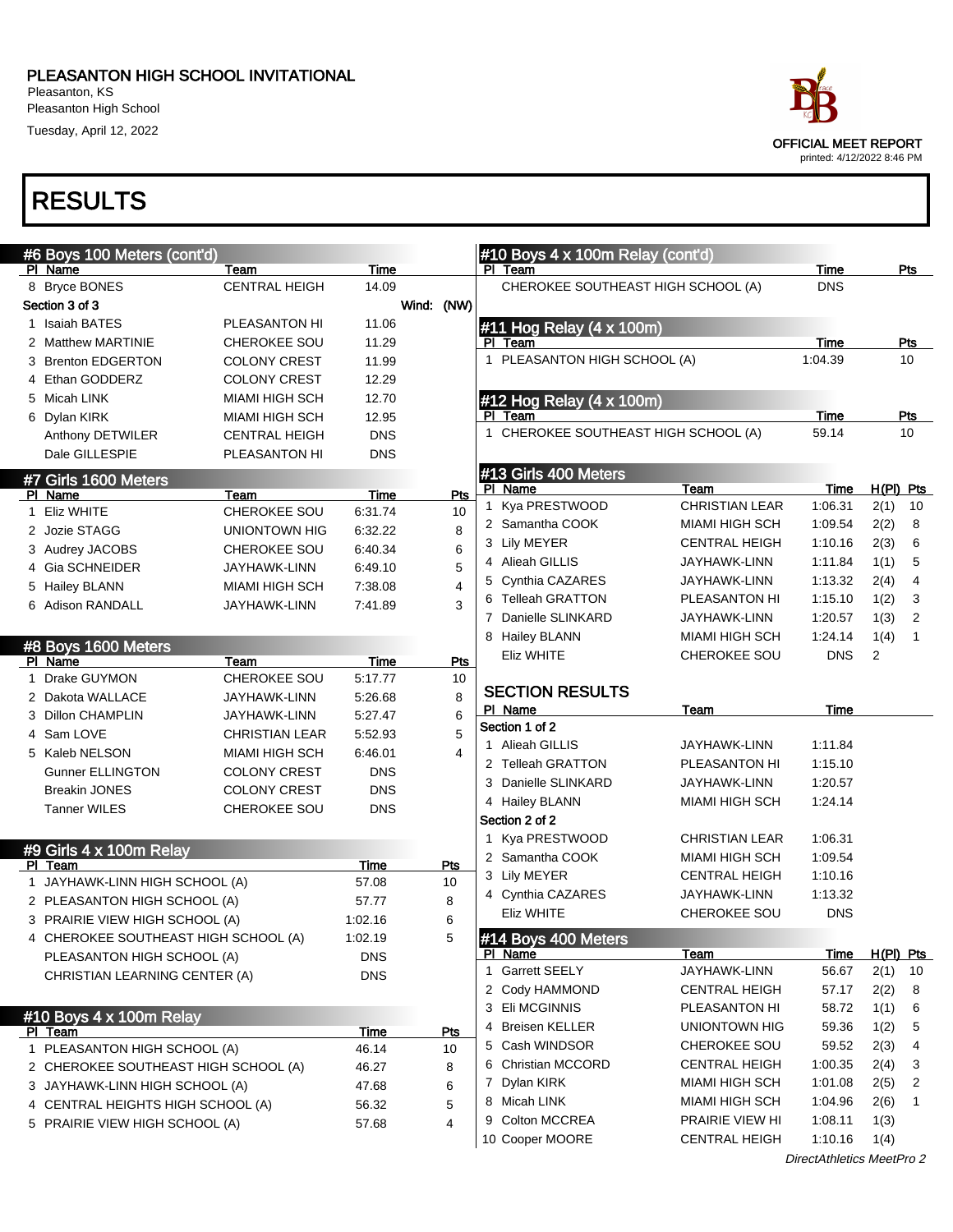Pleasanton, KS Pleasanton High School Tuesday, April 12, 2022

| #14 Boys 400 Meters (cont'd) |                        |                       |             |                         |   | #17 Girls 800 Meters (cont'd) |                            |            |            |                |
|------------------------------|------------------------|-----------------------|-------------|-------------------------|---|-------------------------------|----------------------------|------------|------------|----------------|
|                              | PI Name                | Team                  | Time        | $H(PI)$ Pts             |   | PI Name                       | Team                       | Time       |            | <b>Pts</b>     |
|                              | 11 Brody CLARK         | JAYHAWK-LINN          | 1:10.24     | 1(5)                    |   | 4 Jozie STAGG                 | <b>UNIONTOWN HIG</b>       | 3:13.33    |            | 5              |
|                              | 12 Josh SMITH          | <b>CHRISTIAN LEAR</b> | 1:11.46     | 1(6)                    |   | 5 Brylee DOLESHAL             | JAYHAWK-LINN               | 3:23.20    |            | 4              |
|                              | 13 Coltaun BARTLETT    | PRAIRIE VIEW HI       | 1:17.97     | 1(7)                    |   | 6 Hailey BLANN                | MIAMI HIGH SCH             | 3:33.73    |            | 3              |
|                              | Cullen MUTZ            | CHEROKEE SOU          | <b>DNS</b>  | 2                       |   | 7 Mylee LEISURE               | JAYHAWK-LINN               | 3:44.09    |            | $\overline{2}$ |
|                              | <b>SECTION RESULTS</b> |                       |             |                         |   | #18 Boys 800 Meters           |                            |            |            |                |
|                              | PI Name                | Team                  | Time        |                         |   | PI Name                       | Team                       | Time       |            | <b>Pts</b>     |
|                              | Section 1 of 2         |                       |             |                         |   | 1 Cody HAMMOND                | <b>CENTRAL HEIGH</b>       | 2:21.95    |            | 10             |
|                              | 1 Eli MCGINNIS         | PLEASANTON HI         | 58.72       |                         |   | 2 Christian MCCORD            | <b>CENTRAL HEIGH</b>       | 2:24.61    |            | 8              |
|                              | 2 Breisen KELLER       | <b>UNIONTOWN HIG</b>  | 59.36       |                         |   | 3 Dakota WALLACE              | JAYHAWK-LINN               | 2:24.98    |            | 6              |
|                              | 3 Colton MCCREA        | PRAIRIE VIEW HI       | 1:08.11     |                         |   | 4 Doniphan MEIK               | PLEASANTON HI              | 2:24.98    |            | 5              |
|                              | 4 Cooper MOORE         | <b>CENTRAL HEIGH</b>  | 1:10.16     |                         |   | 5 Tanner WILES                | CHEROKEE SOU               | 2:27.29    |            | 4              |
|                              | 5 Brody CLARK          | JAYHAWK-LINN          | 1:10.24     |                         | 6 | Dillon CHAMPLIN               | JAYHAWK-LINN               | 2:31.59    |            | 3              |
|                              | 6 Josh SMITH           | <b>CHRISTIAN LEAR</b> | 1:11.46     |                         |   | 7 Sam LOVE                    | CHRISTIAN LEAR             | 2:36.54    |            | 2              |
|                              | 7 Coltaun BARTLETT     | PRAIRIE VIEW HI       | 1:17.97     |                         | 8 | Chase WINDSOR                 | <b>CHEROKEE SOU</b>        | 2:44.82    |            | $\mathbf{1}$   |
|                              | Section 2 of 2         |                       |             |                         |   | 9 Kaleb NELSON                | MIAMI HIGH SCH             | 2:50.79    |            |                |
|                              | 1 Garrett SEELY        | JAYHAWK-LINN          | 56.67       |                         |   | Hayden GALINDO                | <b>CHEROKEE SOU</b>        | <b>DNS</b> |            |                |
|                              | 2 Cody HAMMOND         | <b>CENTRAL HEIGH</b>  | 57.17       |                         |   | <b>Gunner ELLINGTON</b>       | <b>COLONY CREST</b>        | <b>DNS</b> |            |                |
|                              | 3 Cash WINDSOR         | <b>CHEROKEE SOU</b>   | 59.52       |                         |   |                               |                            |            |            |                |
|                              | 4 Christian MCCORD     | <b>CENTRAL HEIGH</b>  | 1:00.35     |                         |   | #19 Girls 200 Meters          |                            |            |            |                |
|                              | 5 Dylan KIRK           | <b>MIAMI HIGH SCH</b> | 1:01.08     |                         |   | PI Name                       | Team                       | Time       |            | $H(PI)$ Pts    |
|                              | 6 Micah LINK           | MIAMI HIGH SCH        | 1:04.96     |                         |   | 1 Mia COLEMAN                 | <b>COLONY CREST</b>        | 28.59 (NW) | 2(1)       | 10             |
|                              | Cullen MUTZ            | CHEROKEE SOU          | <b>DNS</b>  |                         |   | 2 Jadyn MARRS                 | JAYHAWK-LINN               | 30.11 (NW) | 2(2)       | 8              |
|                              | #15 Girls 300m Hurdles |                       |             |                         | 3 | Justice HOPPER                | PRAIRIE VIEW HI 31.40 (NW) |            | 1(1)       | 6              |
|                              | PI Name                | Team                  | Time        | Pts                     |   | 4 Danielle SLINKARD           | JAYHAWK-LINN               | 31.41 (NW) | 1(2)       | 5              |
|                              | 1 Taryn COMPTON        | <b>CENTRAL HEIGH</b>  | 49.71       | 10                      |   | 5 Cynthia CAZARES             | JAYHAWK-LINN               | 31.48 (NW) | 2(3)       | 4              |
|                              | 2 Gia SCHNEIDER        | JAYHAWK-LINN          | 56.09       | 8                       |   | 6 Anna SMRICKOVA              | PRAIRIE VIEW HI 32.18 (NW) |            | 2(4)       | 3              |
|                              | 3 Samantha COOK        | <b>MIAMI HIGH SCH</b> | 58.41       | 6                       |   | 7 Brooke ERNEST               | PLEASANTON HI              | 32.56 (NW) | 1(3)       | 2              |
|                              | 4 Kyree PUCKETT        | COLONY CREST          | 59.34       | 5                       |   | 8 Caelie LOVE                 | CHRISTIAN LEAR 33.19 (NW)  |            | 1(4)       | 1              |
|                              | 5 Kassidy FOX          | CHEROKEE SOU          | 1:14.05     | $\overline{\mathbf{4}}$ |   | 9 Shannon BROWNBACK           | PRAIRIE VIEW HI 37.52 (NW) |            | 1(5)       |                |
|                              | <b>Adelay MARTIN</b>   | UNIONTOWN HIG         | <b>DNS</b>  |                         |   | Lexi MORRIS                   | PLEASANTON HI              | DNS (NW)   | 2          |                |
|                              |                        |                       |             |                         |   |                               |                            |            |            |                |
|                              | #16 Boys 300m Hurdles  |                       |             |                         |   | <b>SECTION RESULTS</b>        |                            |            |            |                |
|                              | PI Name                | Team                  | Time        | Pts                     |   | PI Name<br>Section 1 of 2     | <b>Team</b>                | Time       |            |                |
|                              | 1 Anthony DETWILER     | <b>CENTRAL HEIGH</b>  | 43.73       | 10                      |   |                               | <b>PRAIRIE VIEW HI</b>     |            | Wind: (NW) |                |
|                              | 2 Jett HARVEY          | UNIONTOWN HIG         | 44.02       | 8                       | 1 | Justice HOPPER                |                            | 31.40      |            |                |
|                              | 3 Trenton BROYLES      | JAYHAWK-LINN          | 47.53       | 6                       |   | 2 Danielle SLINKARD           | JAYHAWK-LINN               | 31.41      |            |                |
|                              | 4 Kollin TIDMAN        | <b>MIAMI HIGH SCH</b> | 49.82       | 5                       |   | 3 Brooke ERNEST               | PLEASANTON HI              | 32.56      |            |                |
|                              | 5 Logan BOIS           | CHEROKEE SOU          | 51.45       | 4                       |   | 4 Caelie LOVE                 | <b>CHRISTIAN LEAR</b>      | 33.19      |            |                |
|                              | 6 Trey COLLINS         | <b>CHRISTIAN LEAR</b> | 51.71       | 3                       |   | 5 Shannon BROWNBACK           | PRAIRIE VIEW HI            | 37.52      |            |                |
|                              | 7 Nate JOHNSON         | PLEASANTON HI         | 52.06       | 2                       |   | Section 2 of 2                |                            |            | Wind: (NW) |                |
|                              |                        |                       |             |                         |   | 1 Mia COLEMAN                 | COLONY CREST               | 28.59      |            |                |
|                              | #17 Girls 800 Meters   |                       |             |                         |   | 2 Jadyn MARRS                 | JAYHAWK-LINN               | 30.11      |            |                |
|                              | PI Name                | Team                  | <u>Time</u> | Pts                     |   | 3 Cynthia CAZARES             | JAYHAWK-LINN               | 31.48      |            |                |
|                              | 1 Lily MEYER           | CENTRAL HEIGH         | 2:49.86     | 10                      |   | 4 Anna SMRICKOVA              | PRAIRIE VIEW HI            | 32.18      |            |                |
|                              | 2 Landry GEORGE        | PLEASANTON HI         | 2:55.85     | 8                       |   | Lexi MORRIS                   | PLEASANTON HI              | <b>DNS</b> |            |                |
|                              | 3 Camryn THOMAS        | JAYHAWK-LINN          | 3:12.18     | 6                       |   |                               |                            |            |            |                |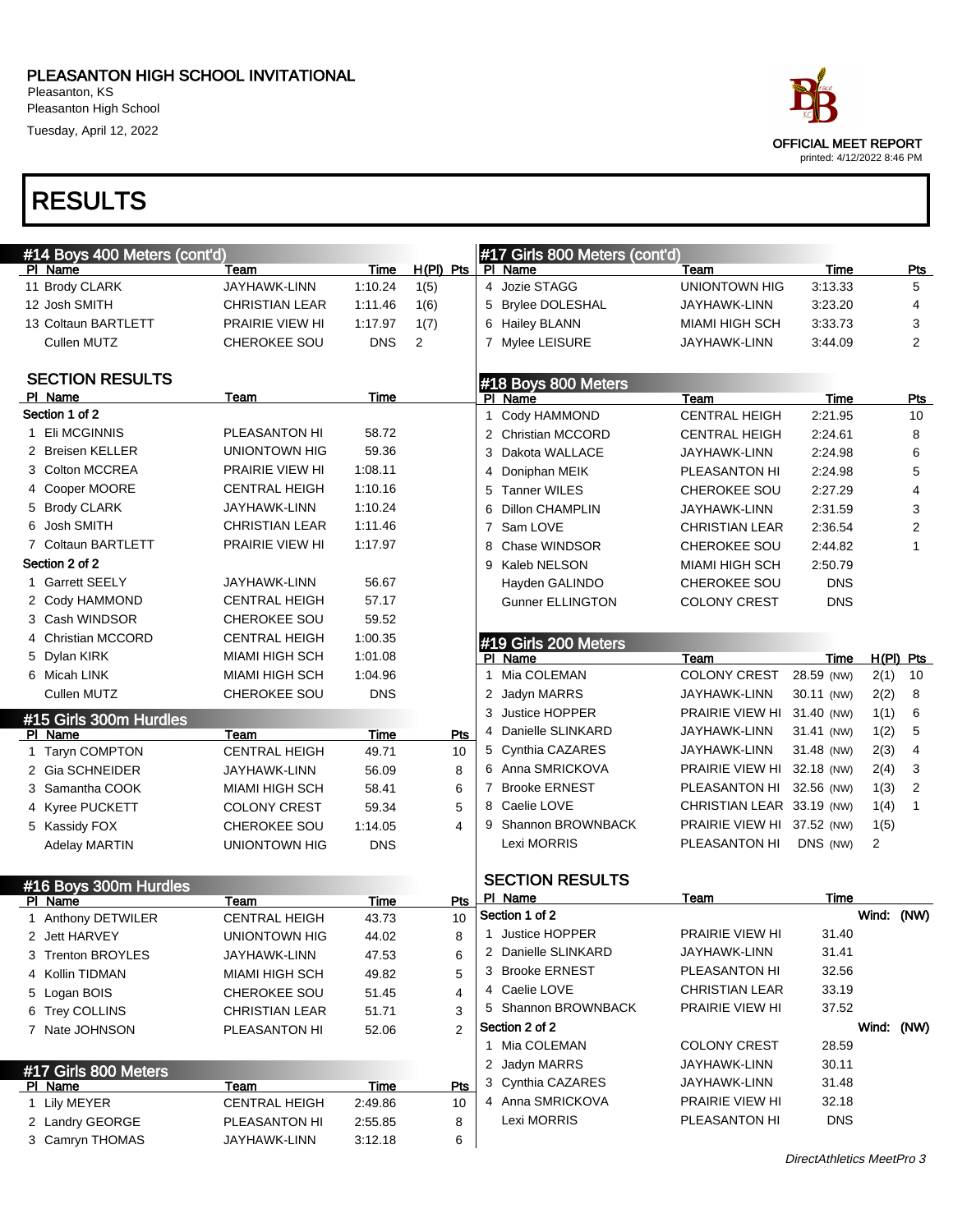Pleasanton, KS Pleasanton High School

Tuesday, April 12, 2022

| ace                        |
|----------------------------|
| OFFICIAL MEET REPORT       |
| printed: 4/12/2022 8:46 PM |

| #20 Boys 200 Meters              |                            |            |            |              | #22 Boys 3200 Meters                 |                        |             |            |
|----------------------------------|----------------------------|------------|------------|--------------|--------------------------------------|------------------------|-------------|------------|
| PI Name                          | Team                       | Time       |            | $H(PI)$ Pts  | PI Name                              | Team                   | Time        | Pts        |
| 1 Isaiah BATES                   | PLEASANTON HI 22.81 (NW)   |            | 3(1)       | 10           | 1 Connor BURKDOLL                    | <b>CENTRAL HEIGH</b>   | 10:55.97    | 10         |
| 2 Matthew MARTINIE               | CHEROKEE SOU 23.06 (NW)    |            | 3(2)       | 8            | 2 Kollin TIDMAN                      | <b>MIAMI HIGH SCH</b>  | 15:01.93    | 8          |
| 3 Garrett SEELY                  | JAYHAWK-LINN               | 24.52 (NW) | 3(3)       | 6            | 3 Kaleb NELSON                       | <b>MIAMI HIGH SCH</b>  | 15:49.69    | 6          |
| 4 Brenton EDGERTON               | COLONY CREST               | 24.79 (NW) | 3(4)       | 5            | <b>Breakin JONES</b>                 | <b>COLONY CREST</b>    | <b>DNS</b>  |            |
| 5 Deric MITCHELL                 | CHEROKEE SOU 25.23 (NW)    |            | 3(5)       | 4            | <b>Gunner ELLINGTON</b>              | <b>COLONY CREST</b>    | <b>DNS</b>  |            |
| 6 Ethan GODDERZ                  | COLONY CREST               | 25.66 (NW) | 3(6)       | 3            |                                      |                        |             |            |
| 7 Breisen KELLER                 | UNIONTOWN HIG 26.18 (NW)   |            | 2(1)       | 2            | #23 Girls 4 x 400m Relay             |                        |             |            |
| 8 Dylan KIRK                     | MIAMI HIGH SCH             | 26.28 (NW) | 3(7)       | $\mathbf{1}$ | PI Team                              |                        | Time        | <b>Pts</b> |
| 9 Ryan BROYLES                   | JAYHAWK-LINN               | 27.10 (NW) | 3(8)       |              | 1 JAYHAWK-LINN HIGH SCHOOL (A)       |                        | 5:15.73     | 10         |
| 10 Brandon WILLCUTT              | MIAMI HIGH SCH 27.82 (NW)  |            | 2(2)       |              |                                      |                        |             |            |
| 11 Eli WILLIAMS                  | PRAIRIE VIEW HI 28.30 (NW) |            | 1(1)       |              | #24 Boys $4 \times 400$ m Relay      |                        |             |            |
| 12 Tanner MEADOR                 | PRAIRIE VIEW HI 28.38 (NW) |            | 2(3)       |              | PI Team                              |                        | Time        | Pts        |
| 13 Alex SKEET                    | CENTRAL HEIGH 28.52 (NW)   |            | 2(4)       |              | 1 PLEASANTON HIGH SCHOOL (A)         |                        | 4:05.11     | 10         |
| 14 Gabe SPRINGER                 | JAYHAWK-LINN               | 28.79 (NW) | 2(5)       |              | 2 MIAMI HIGH SCHOOL (A)              |                        | 4:08.18     | 8          |
| 15 Bryce BONES                   | CENTRAL HEIGH 29.38 (NW)   |            | 2(6)       |              | 3 CHEROKEE SOUTHEAST HIGH SCHOOL (A) |                        | 4:08.53     | 6          |
| 16 Matthew WILT                  | CENTRAL HEIGH 29.39 (NW)   |            | 2(7)       |              | JAYHAWK-LINN HIGH SCHOOL (A)         |                        | DNS         |            |
| 17 Josh SMITH                    | CHRISTIAN LEAR 34.78 (NW)  |            | 1(2)       |              | CENTRAL HEIGHTS HIGH SCHOOL (A)      |                        | DNS         |            |
| Aiden SMITH                      | CHEROKEE SOU               | DNS (NW)   | 2          |              |                                      |                        |             |            |
|                                  |                            |            |            |              | #25 Boys High Jump                   |                        |             |            |
| <b>SECTION RESULTS</b>           |                            |            |            |              | PI Name                              | Team                   | <b>Mark</b> | Pts        |
| PI Name                          | Team                       | Time       |            |              | 1J Matthew MARTINIE                  | CHEROKEE SOU 5' 10"    |             | 10         |
| Section 1 of 3                   |                            |            | Wind: (NW) |              | 2J Dale GILLESPIE                    | PLEASANTON HI 5' 10"   |             | 8          |
| 1 Eli WILLIAMS                   | PRAIRIE VIEW HI            | 28.30      |            |              | 3J Eli MCGINNIS                      | PLEASANTON HI 5' 4"    |             | 6          |
| 2 Josh SMITH                     | CHRISTIAN LEAR             | 34.78      |            |              | 4J Aiden SMITH                       | CHEROKEE SOU 5' 4"     |             | 5          |
| Section 2 of 3                   |                            |            | Wind: (NW) |              | 5J Kyler BREWER                      | CHEROKEE SOU 5' 0"     |             | 4          |
| 1 Breisen KELLER                 | UNIONTOWN HIG              | 26.18      |            |              |                                      |                        |             |            |
| 2 Brandon WILLCUTT               | MIAMI HIGH SCH             | 27.82      |            |              | #26 Girls High Jump                  |                        |             |            |
| 3 Tanner MEADOR                  | PRAIRIE VIEW HI            | 28.38      |            |              | PI Name                              | Team                   | <b>Mark</b> | <b>Pts</b> |
| 4 Alex SKEET                     | <b>CENTRAL HEIGH</b>       | 28.52      |            |              | 1J Telleah GRATTON                   | PLEASANTON HI 4' 6"    |             | 10         |
| 5 Gabe SPRINGER                  | JAYHAWK-LINN               | 28.79      |            |              | 2J Shiloh SKIPPER                    | PLEASANTON HI 4' 6"    |             | 8          |
| 6 Bryce BONES                    | <b>CENTRAL HEIGH</b>       | 29.38      |            |              | Kyree PUCKETT                        | <b>COLONY CREST NH</b> |             |            |
| 7 Matthew WILT                   | <b>CENTRAL HEIGH</b>       | 29.39      |            |              |                                      |                        |             |            |
| Aiden SMITH                      | CHEROKEE SOU               | <b>DNS</b> |            |              | #27 Boys Pole Vault                  |                        |             |            |
| Section 3 of 3                   |                            |            | Wind: (NW) |              | PI Name                              | Team                   | Mark        | Pts        |
| 1 Isaiah BATES                   | PLEASANTON HI              | 22.81      |            |              | 1 Tony GILLESPIE                     | PLEASANTON HI 9' 0"    |             | 10         |
| 2 Matthew MARTINIE               | CHEROKEE SOU               | 23.06      |            |              | 2 Doniphan MEIK                      | PLEASANTON HI 8' 6"    |             | 8          |
| 3 Garrett SEELY                  | JAYHAWK-LINN               | 24.52      |            |              | 3 Brody CLARK                        | JAYHAWK-LINN 8'0"      |             | 6          |
| 4 Brenton EDGERTON               | <b>COLONY CREST</b>        | 24.79      |            |              | 3J Dakota WALLACE                    | JAYHAWK-LINN 7'6"      |             | 5          |
| 5 Deric MITCHELL                 | <b>CHEROKEE SOU</b>        | 25.23      |            |              | 4J Gabe SPRINGER                     | JAYHAWK-LINN 7'6"      |             | 4          |
| 6 Ethan GODDERZ                  | <b>COLONY CREST</b>        | 25.66      |            |              | 6 Hayden GALINDO                     | CHEROKEE SOU 7' 0"     |             | 3          |
| 7 Dylan KIRK                     | <b>MIAMI HIGH SCH</b>      | 26.28      |            |              | Carter COFFMAN                       | PLEASANTON HI NH       |             |            |
| 8 Ryan BROYLES                   | JAYHAWK-LINN               | 27.10      |            |              | Drake GUYMON                         | CHEROKEE SOU DNS       |             |            |
|                                  |                            |            |            |              |                                      |                        |             |            |
| #21 Girls 3200 Meters<br>PI Name | Team                       | Time       |            | Pts          | #28 Girls Pole Vault                 |                        |             |            |
| 1 Hailey BLANN                   | <b>MIAMI HIGH SCH</b>      | 17:59.84   |            | 10           | PI Name                              | Team                   | Mark        | <u>Pts</u> |
|                                  |                            |            |            |              | 1J Audrey JACOBS                     | CHEROKEE SOU 6' 6"     |             | 10         |
|                                  |                            |            |            |              | 2J Landry GEORGE                     | PLEASANTON HI 6' 6"    |             | 8          |
|                                  |                            |            |            |              |                                      |                        |             |            |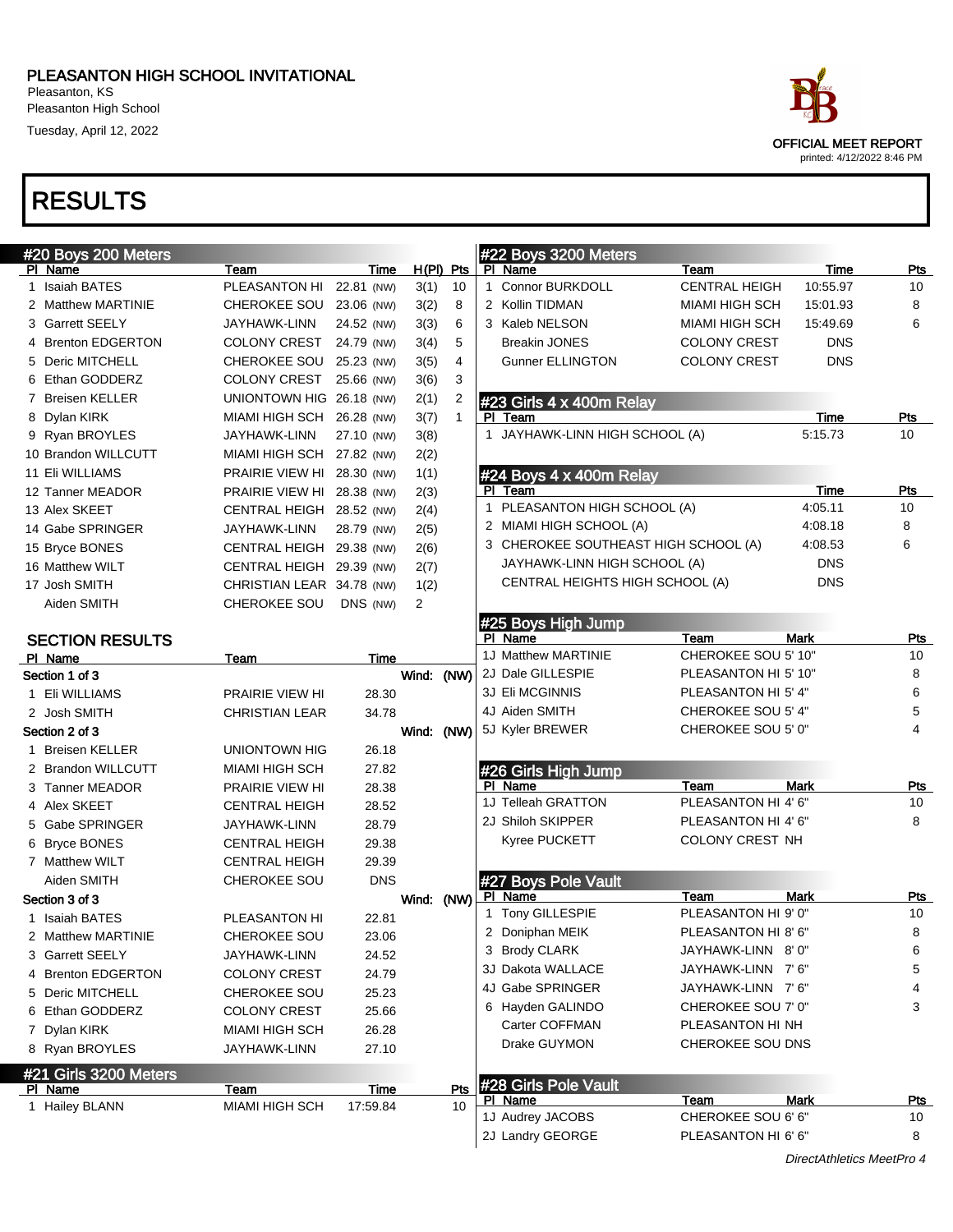### PLEASANTON HIGH SCHOOL INVITATIONAL

Pleasanton, KS Pleasanton High School

Tuesday, April 12, 2022

| race                                                      |
|-----------------------------------------------------------|
| <b>OFFICIAL MEET REPORT</b><br>printed: 4/12/2022 8:46 PM |
|                                                           |

| #28 Girls Pole Vault (cont'd) |                                                       |                           |             | #33 Boys Shot Put          |                                     |             |            |
|-------------------------------|-------------------------------------------------------|---------------------------|-------------|----------------------------|-------------------------------------|-------------|------------|
| PI Name                       | Team                                                  | Mark                      | Pts         | PI Name                    | Team                                | <b>Mark</b> | <u>Pts</u> |
| 3 Kimberlee EASTWOOD          | PRAIRIE VIEW HI 5' 0"                                 | 6                         |             | 1 Korbin MILLER            | UNIONTOWN HIG42' 41/4               |             | 10         |
|                               |                                                       |                           |             | 2 Ryan WILKINS             | CHEROKEE SOU 41' 10"                |             | 8          |
| #29 Boys Long Jump            |                                                       |                           |             | 3 Ian MCCLURE              | UNIONTOWN HIG40' 1 <sup>3/4</sup>   |             | 6          |
| PI Name                       | Team                                                  | Mark<br>Pts               |             | 4 Damion WOODS             | CHEROKEE SOU 35' 9 <sup>1/4</sup>   |             | 5          |
| 1 Anthony DETWILER            | CENTRAL HEIGH 19' 2" (NW)                             | 10                        |             | 5 Brandon WILLCUTT         | MIAMI HIGH SCH 32' 6 $\frac{1}{4}$  |             | 4          |
| 2 Ethan GODDERZ               | COLONY CREST 19' 0 <sup>1</sup> /2 (NW)               | 8                         |             | 6 Jacob COE                | PRAIRIE VIEW HI 31' $3\frac{1}{2}$  |             | 3          |
| 3 Judah SKIPPER               | PLEASANTON HI 18' 834 (NW)                            | 6                         |             | 7 Dayson EASTWOOD          | JAYHAWK-LINN 30' 5"                 |             | 2          |
| 4 Brenton EDGERTON            | COLONY CREST 17' 7 <sup>3/4</sup> (NW)                | 5                         |             | 8 Blayn RENN               | CHEROKEE SOU 29' 3"                 |             | 1          |
| 5 Cody HAMMOND                | CENTRAL HEIGH 17' 2 <sup>3/4</sup> (NW)               | 4                         |             | 9 Cooper JOHNSON           | JAYHAWK-LINN 26'9 $\frac{1}{4}$     |             |            |
| 6 Hayden JOHNSON              | PLEASANTON HI 16' 11 <sup>1</sup> / <sub>2</sub> (NW) | 3                         |             | 10 Preston MERRIMAN        | PRAIRIE VIEW HI 26' 5"              |             |            |
| 7 Trenton BROYLES             | JAYHAWK-LINN 16' 1 $\frac{1}{4}$ (NW)                 | 2                         |             | 11 Eli WILLIAMS            | <b>PRAIRIE VIEW HI 25' 11 1/2</b>   |             |            |
| 8 Josh SMITH                  | CHRISTIAN LEAR 15' 11" (NW)                           | 1                         |             | 12 Michael RICHARDSON      | MIAMI HIGH SCH 21' 7"               |             |            |
| 9 Kanyon CARPENTER            | $JAYHAWK-LINN$ 15' 103 $4$ (NW)                       |                           |             | Rylan LEE                  | UNIONTOWN HIGDNS                    |             |            |
| 10 Gentry MCGHEE              | COLONY CREST 15' 10 $\frac{1}{4}$ (NW)                |                           |             |                            |                                     |             |            |
| 11 Kyler BREWER               | CHEROKEE SOU 15' 8 $\frac{1}{2}$ (NW)                 |                           |             | #34 Girls Shot Put         |                                     |             |            |
| 11 Caleb DAVIS                | UNIONTOWN HIG15' 8 <sup>1/2</sup> (NW)                |                           |             | PI Name                    | Team                                | <b>Mark</b> | Pts        |
| 13 Ryan BROYLES               | JAYHAWK-LINN 13' 0 $\frac{1}{2}$ (NW)                 |                           |             | 1 Rylie ALLEN              | CHRISTIAN LEAR 30' 334              |             | 10         |
| Aiden SMITH                   | CHEROKEE SOU DNS (NW)                                 |                           |             | 2 Taylor BURNS             | JAYHAWK-LINN 29' 31/4               |             | 8          |
| Chase WINDSOR                 | CHEROKEE SOU DNS (NW)                                 |                           |             | 3 Eryn SABINE              | PLEASANTON HI 26' 934               |             | 6          |
|                               |                                                       |                           |             | 4 Kali UMPHENOUR           | PLEASANTON HI 26' 8 <sup>1</sup> /2 |             | 5          |
| #30 Girls Long Jump           |                                                       |                           |             | 5 Kayla KOBERNAT           | CHRISTIAN LEAR 24' 514              |             | 4          |
| PI Name                       | Team                                                  | <b>Mark</b><br>Pts        |             | 6 Jaci MORRIS              | PLEASANTON HI 23' 1034              |             | 3          |
| 1 Telleah GRATTON             | PLEASANTON HI 13' 1 <sup>1/4</sup> (NW)               | 10                        |             | 7 Lindsey GODDERZ          | COLONY CREST 23' 41/2               |             | 2          |
| 2 Kya PRESTWOOD               | CHRISTIAN LEAR13' 0" (NW)                             | 8                         |             | 8 Allison WEBER            | PRAIRIE VIEW HI 23' 3"              |             | 1          |
| 3 Shiloh SKIPPER              | PLEASANTON HI 12' 91/2 (NW)                           | 6                         |             | 9 Alyssa WELCH             | CENTRAL HEIGH 21' 3 <sup>1</sup> /2 |             |            |
| 4 Gia DICKEY                  | CHRISTIAN LEAR12' 8 <sup>1/2</sup> (NW)               | 5                         |             | 10 Danielle STOGSDILL      | JAYHAWK-LINN 20'3 $\frac{1}{2}$     |             |            |
| 5 Danyka POINTER              | JAYHAWK-LINN 12' 2" (NW)                              | 4                         |             | 11 Whitley COX-HALLIBURTON | PRAIRIE VIEW HI 18' 1"              |             |            |
| 6 Lexi MORRIS                 | PLEASANTON HI 11' 6 $\frac{1}{2}$ (NW)                | 3                         |             | 12 Sonya ZHESTOKOVA        | CHEROKEE SOU 17' 6 <sup>1</sup> /2  |             |            |
| 7 Caelie LOVE                 | CHRISTIAN LEAR11' 03/4 (NW)                           | $\overline{c}$            |             | 13 Ava BERGEN              | CENTRAL HEIGH 13' 6 <sup>3/4</sup>  |             |            |
| 8 Abigail STONE               | JAYHAWK-LINN $10' 2^{3/4}$ (NW)                       | 1                         |             | Kassidy FOX                | <b>CHEROKEE SOU DNS</b>             |             |            |
|                               |                                                       |                           |             |                            |                                     |             |            |
| #31 Boys Triple Jump          |                                                       |                           |             | #35 Boys Discus            |                                     |             |            |
| PI Name                       | Team                                                  | <b>Mark</b><br><u>Pts</u> |             | PI Name                    | Team                                | Mark        | Pts        |
| 1 Judah SKIPPER               | PLEASANTON HI 38' 5 <sup>1</sup> /2 (NW)              | 10                        | $\mathbf 1$ | lan MCCLURE                | UNIONTOWN HIG135' 7"                |             | 10         |
| 2 Brenton EDGERTON            | COLONY CREST 35' 1 <sup>1/4</sup> (NW)                | 8                         |             | 2 Korbin MILLER            | UNIONTOWN HIG110' 91/2              |             | 8          |
| 3 Trey COLLINS                | CHRISTIAN LEAR34' 2" (NW)                             | 6                         | 3           | <b>Brandon WILLCUTT</b>    | MIAMI HIGH SCH 108' 10"             |             | 6          |
| 4 Aiden SMITH                 | CHEROKEE SOU 34' 1 <sup>3/4</sup> (NW)                | 5                         |             | 4 Ryan WILKINS             | CHEROKEE SOU 108' 9 <sup>1</sup> /2 |             | 5          |
| 5 Deric MITCHELL              | CHEROKEE SOU 33' 2 <sup>1/4</sup> (NW)                | 4                         |             | 5 Nick DUSENBERRY          | MIAMI HIGH SCH 97' $7\frac{1}{2}$   |             | 4          |
| 6 Hayden GALINDO              | CHEROKEE SOU 31' 1" (NW)                              | 3                         |             | 6 Dayson EASTWOOD          | JAYHAWK-LINN 95'7"                  |             | 3          |
| Dale GILLESPIE                | PLEASANTON HI DNS (NW)                                |                           |             | 7 Jace FOWLER              | CHEROKEE SOU 89' 0"                 |             | 2          |
|                               |                                                       |                           |             | 8 Eli WILLIAMS             | PRAIRIE VIEW HI 82' 3"              |             |            |
| #32 Girls Triple Jump         |                                                       |                           |             | 9 Preston MERRIMAN         | PRAIRIE VIEW HI 79' 8"              |             |            |
| PI Name                       | <b>Team</b>                                           | <b>Mark</b><br>Pts        |             | 10 Jacob LAW               | PRAIRIE VIEW HI 77' 11"             |             |            |
| 1 Gia DICKEY                  | CHRISTIAN LEAR 27' 2 <sup>1/2</sup> (NW)              | 10                        |             | 11 Cooper JOHNSON          | JAYHAWK-LINN 65' 3"                 |             |            |
|                               |                                                       |                           |             | 12 Michael RICHARDSON      | MIAMI HIGH SCH 55' 10"              |             |            |
|                               |                                                       |                           |             | 13 Rowdy ROBERTSON         | CHEROKEE SOU 54' 6"                 |             |            |